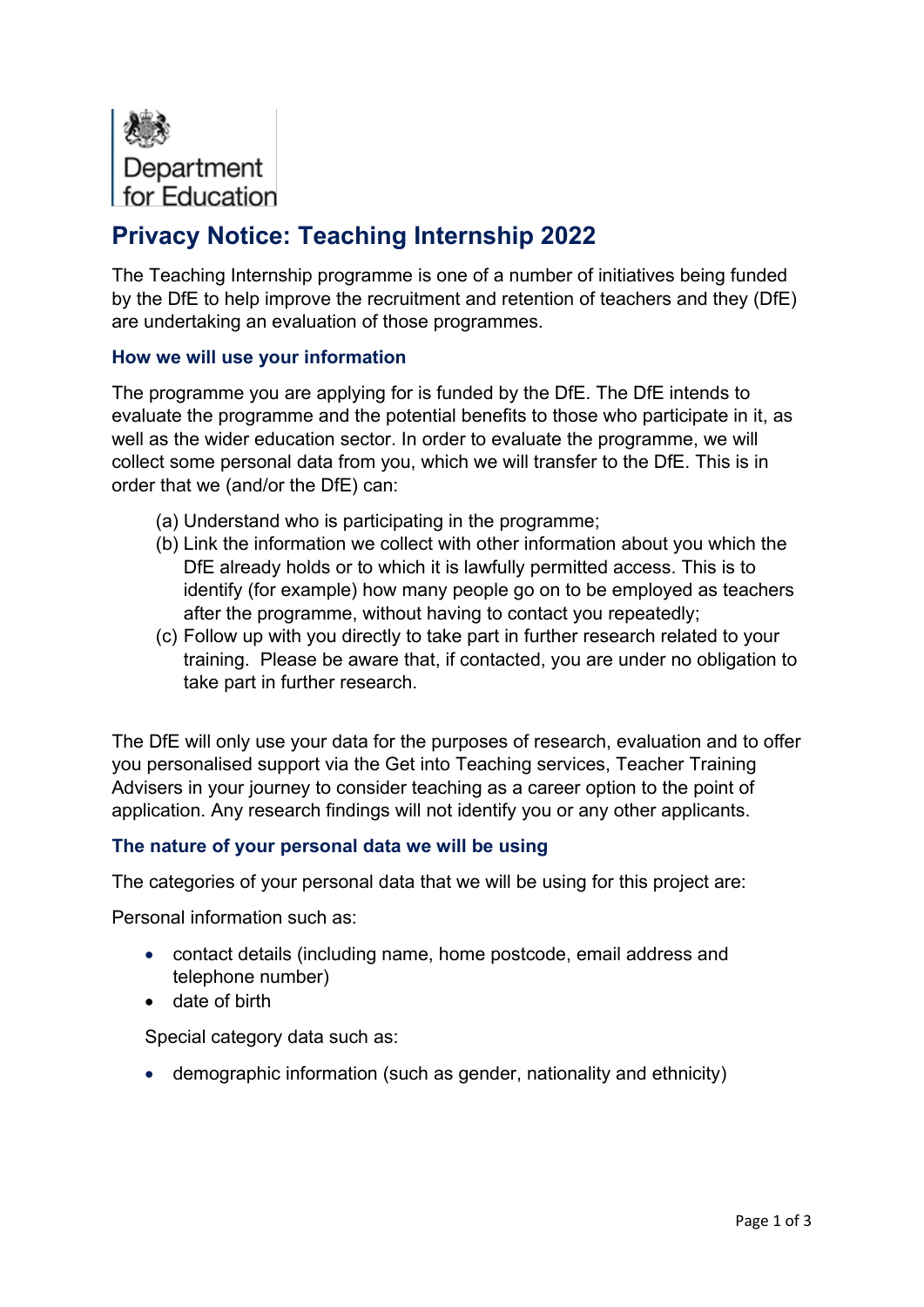## **Why our use of your personal data is lawful**

In order for our use of your personal data to be lawful, we need to meet conditions in the data protection legislation. For the purpose of this project, the relevant condition(s) that we are meeting are:

- Part 2, Chapter 2, Section 8 (d) of the Data Protection Act 2018 or Article 6 (1)(e) of the General Data Protection Regulations (GDPR): that the processing is necessary for the exercise of a function of the Secretary of State of the Department.
- Article 9  $(2)(g)$  of the GDPR: that the processing of special category data is necessary for substantial public interest.

#### **Who we will make your personal data available to**

We sometimes need to make personal data available to other organisations. These might include contracted partners (who we have employed to process your personal data on our behalf) and/or other organisations (with whom we need to share your personal data for specific purposes).

Where we need to share your personal data with others, we ensure that this sharing complies with data protection legislation. For the purpose of this project, we need to share your personal data with:

- Any research contractor commissioned by the DfE to undertake part of the evaluation activity on behalf of the Department. They will use the data as a sampling frame to contact individuals to take part in interviews or surveys, to evaluate the programme. They may also link the answers from these surveys/interviews to other information within the data, such as subject taught (where applicable).
- Teacher Training Advisers (TTAs), who support aspiring teachers, and guide them through the journey in pursuing an initial teacher training application. The TTA team are experienced former teachers, part of the DfE's Get into Teaching Service, and are able to support candidates who participate on the Teaching Internship free of charge. By applying for an internship, your details will be shared with the Get into Teaching Service, who will add your details to their database and subsequently offer support via the TTA team. You are able to opt out of this service by speaking to your internship provider.

#### **Transfer to Countries Outside European Economic Area**

• We will not be transferring the data outside of the European Economic Area.

#### **How long we will keep your personal data**

We will only keep your personal data for as long as we need it for the purpose(s) of this piece of work, after which point it will be securely destroyed. Please note that, under Article 89 (1) of the General Data Protection Regulations (GDPR), and in compliance with the relevant conditions, we can lawfully keep personal data processed purely for research purposes indefinitely.